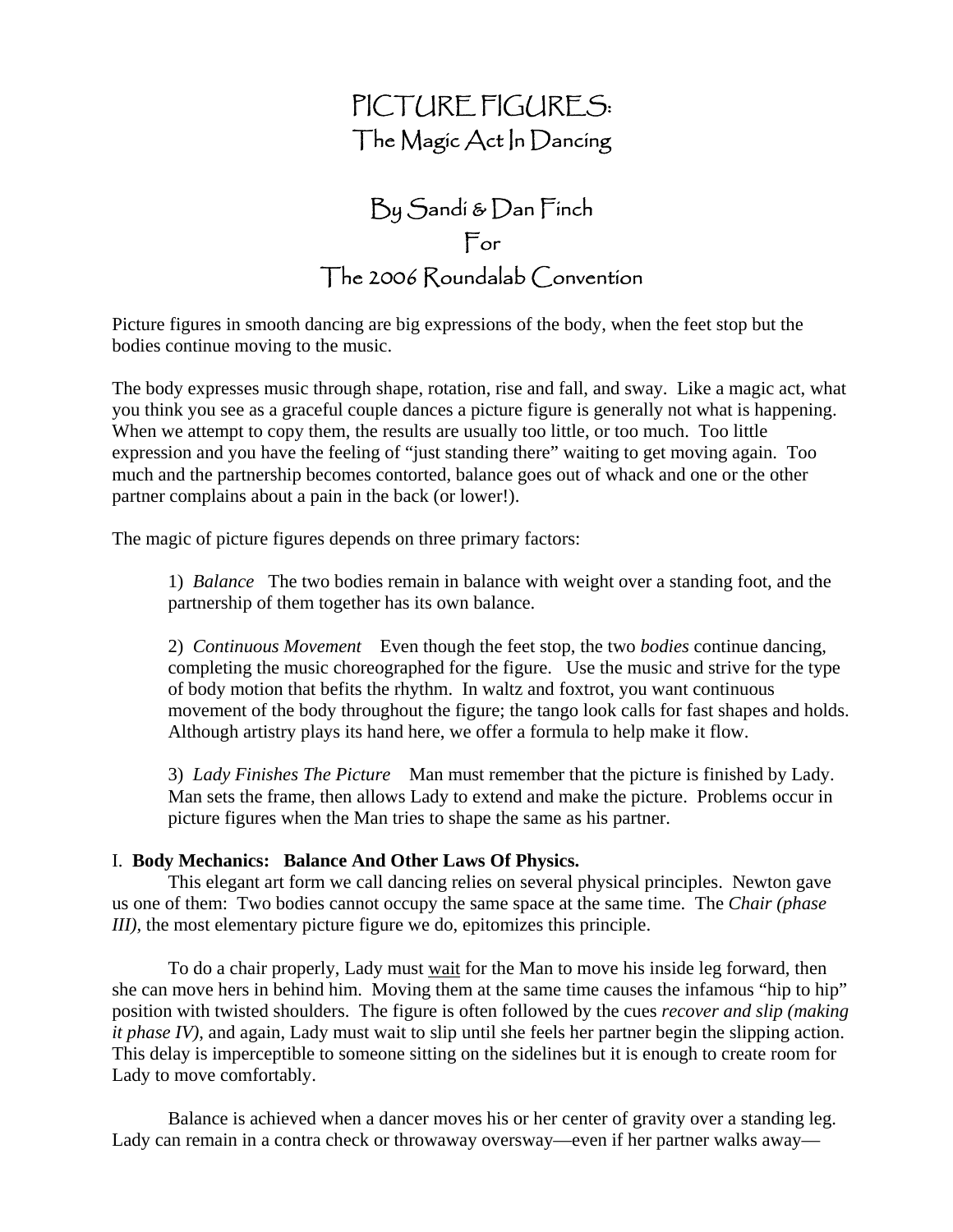when her weight is balanced. Balance for the partnership is usually achieved by one partner counter-balancing the other, i.e. Man's upper body will have a shape that offsets the Lady's extension.

### II. **Putting A Sequence To The Movement.**

All picture figures work through a sequence: First, set the base (1), then move the body (2) and finally allow the heads and/or a stretching of the body to finish the picture (3). In any line, when stretching one side of the body do NOT scrunch the other side.

## *Contra check (phase V)*

 From CP, set the base by lowering on Man's R with slight LF body rotation, causing Man's forward step L (with heel lead) to land in front of R. He does not step across the track of his R, but his legs should feel connected at the top inside of thighs. Lady will lower on her L and match the rotation, drawing her R under the body and extending it back. Her right knee should tuck in behind her left knee. Her weight will be balanced between feet, and she will NOT lower the heel of her R. Taking her weight to the R or lowering the heel will make it difficult to come out of the figure, overbalance it and cause her to pull her partner onto her.

 With the base set, the partners each have a diagonal LF stretch through the body, then the heads complete the picture (Lady stretching and looking up and out over her left shoulder; Man looking over Lady's head). Lady must NOT do a back bend; Man must NOT lean over the Lady. Rotating before the base is set will cause over-rotation and throw the partnership off balance. Man's frame from elbow to elbow is set (but not stiff and rigid); his arms from elbow down can breathe allowing his right hand to *follow* the Lady's back as she extends and finishes the picture. If she feels heavy to him, he is holding her too tight.

## *Right lunge (phase IV) and Right lunge with roll & slip (phase V)*

Man lowers on L (Lady R) and sets the base by stepping side and slightly forward (Lady side and slightly back) as though trying to step under their elbows. Man maintains a counter balance; Lady remains balanced over her L while stretching to keep her right side to partner and look out over her elbow.

To create the "roll" from the lunge position, Man will lift his right side while rotating his left side slightly toward Lady, causing her to roll her head to open position, then he recovers L and slips R back bringing Lady into closed position.

## *Same foot lunge and variations (phase VI)*

 This is usually cued as "*preparation to same foot lunge*" to put the partners in proper position on the same feet. Both lower on L; Man steps side and very slightly forward R, to set the base, Lady steps back crossing R behind L. Lady should feel a connection through the outside of her left thigh against the inside of his right thigh when she steps back. Both will have their L legs extended in the same direction. Lady's head is usually open to start, closes with Man's LF body rotation, and can be opened again with Man's RF body rotation for change of sway.

*Same foot lunge line* is simply a lowering on the R and extending the L, with no side step into the figure. When complete, it looks the same as the same foot lunge. A same foot lunge line often follows a hinge or throwaway, with a rise out of the previous figure to bring Lady up to stand on her R foot. She then swivels on her R, then both lower and extend their L legs into the new line.

 A variation is the *same foot lunge & flick*. Man does the SFL, rotating RF after getting on his R. Lady steps back, stretches her left side and flicks her L across in front of her R knee. Man's shape keeps her head open throughout.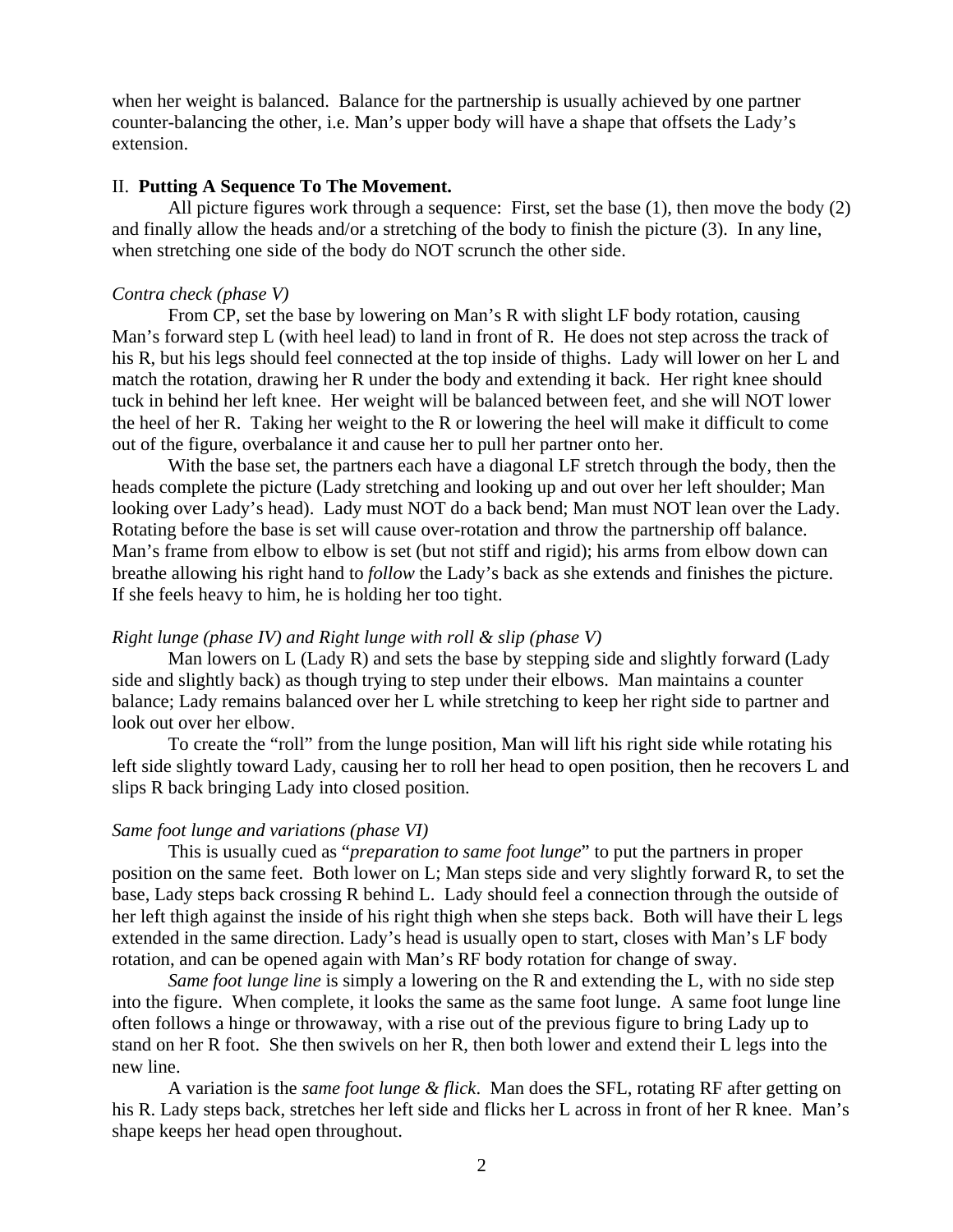## *Opposition points (phase VI action)*

 Here, Man and Lady both lower on the same standing foot (his R, her R)and extending the same free foot (his L, her L), Both will rotate RF slightly and stretch their right sides to have an arching away from the center of the partnership and look in the direction of their extended feet. The preceding figure will end with a transition to put partners on the same feet, as having Man close and Lady touch. It can be done with the opposite feet.

### III. **Not One But Two Pictures For The Work Of One.**

Some picture figures—those that rotate LF—actually make two pictures, the first while setting the base and then the final picture. This group includes the *oversway, throwaway oversway, hinge and left whisk.* Each begins with a *high line*, then rises, lowers or extends, and rotates into the final picture. The difference between them depends on how fast or how much they rotate and whether they rise, lower or dance through the high line.

A *high line* is defined in the RAL Glossary as "any one-count picture figure that ends with a high poise." This generally occurs as a side step in semi-closed position, onto a flexed knee, free leg extended back, looking up and over joined lead hands, and a strong "up" feeling through the body.

# *Oversway and Promenade sway (phase IV)*

An *oversway* begins with a momentary high line (picture #1) but immediately has a softening through the knees of lead feet, a stretch of Man's left side (Lady's right) and slight LF rotation to close her head. Too much rotation will put a strain on backs and knees.

The oversway is often combined with an extended high line to make the *promenade sway and change the sway. Promenade sway* is a form of high line with a stretched right side (Lady's left). You often get a full measure of music to develop the promenade sway, then another measure to slowly change to an oversway—a lot of time to wait for "the next thing" if you rush through it.

#### *Throwaway oversway (phase VI)*

 The name comes from the feeling the Man has in executing this figure. What he is "throwing away" is the Lady's left side (while still maintaining contact). From CP facing RLOD, Man lowers and steps back R, then back L swiveling  $1/16<sup>th</sup>$  into SCP. His swivel and diagonal stretch through the body create Picture #1, the high line. He lowers and quickly rotates LF, bringing Lady to CP and causing her L to come under her and slide out behind her. The base is now set, and he can stretch his left side to finish the line.

 Lady steps forward L from CP, then forward R into the high line, swivels LF extending her L to the 6 on the clock on the wall while her R points to the 2 (the 2:30 position) to keep a thigh connection with Man. With her base set, she creates a diagonal stretch from her right hip up through her body and finishes the picture with her head to the left looking over her shoulder.

 Errors: Man shapes too quickly, not allowing the first picture to occur and his center rotates away from Lady; Man uses his arms to turn Lady; Lady shapes into the final picture while still moving from SCP to CP (set the body before finishing with the extension); Lady arches her back, throwing shoulders straight back to finish the picture rather than extending head toward her left shoulder with a diagonal LF stretch through her body.

## *Hinge (phase V)*

 This begins like a throwaway oversway, except Man rises in the high line, lifting Lady into CP, drawing her L in and causing her to change weight, so that when he lowers, her right foot will extend forward and she will have a feeling of sitting on his left inside thigh. She has an "up and over" feeling that distinguishes the lead from a throwaway.